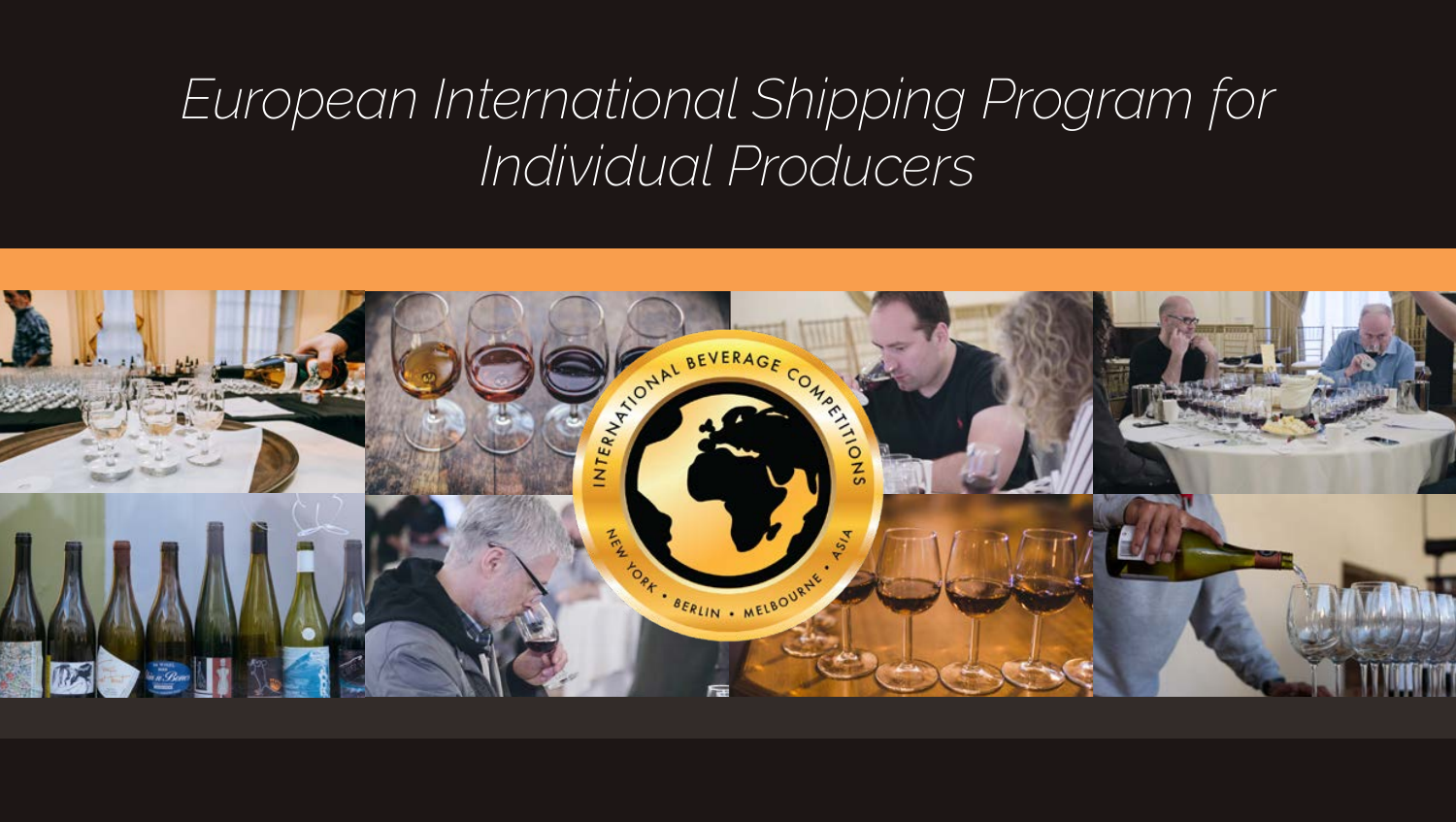## INTRODUCTION

The International Beverage Competition Group and the 12th Annual New York International Wine Competition (NYIWC) are excited to offer a special shipping program from our warehouse in France for European Wine Producers in 2022. If you are not based in Europe we would be happy to coordinate with your wine organizations or government associations to create a shipping program for your region/country.

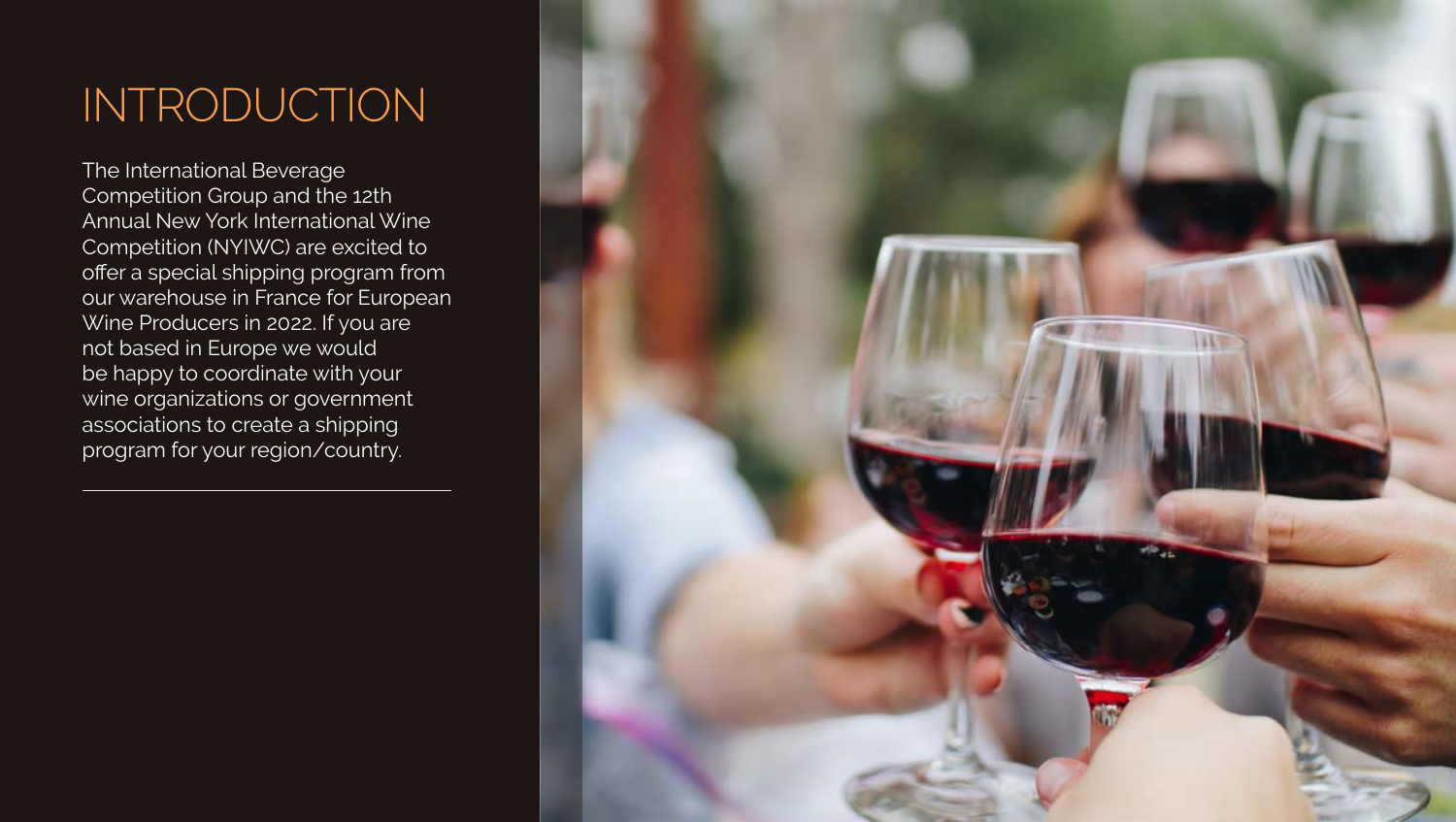## REQUIREMENTS FOR THE SHIPPING PROGRAM

—The wine has to be commercially sold. It does not have to be sold in the USA.

—All entries must be entered online either at <https://www.enofileonline.com> or by filling out the entry form and emailing to us directly [info@nyiwinecompetition.com.](mailto:info%40nyiwinecompetition.com?subject=)

—Entry fees must be paid in full online or by wire transfer before products are delivered to our warehouse in France.

» *The NYIWC are not responsible for any shipping or duty fees to our warehouse in France. The wine producer assumes all responsibility for shipping and customs costs.* 

—Minimum of 4 entries/skus will qualify for the shipping program.

—There is no limit to how many samples you may enter into the competition (the minimum requirement for participation in the shipping program is 4 individual entries).

—Amount of samples bottles or cans per entry is based upon size of entry: The quantity required per entry is 3x700/750/1L or 4 x 375/500ml.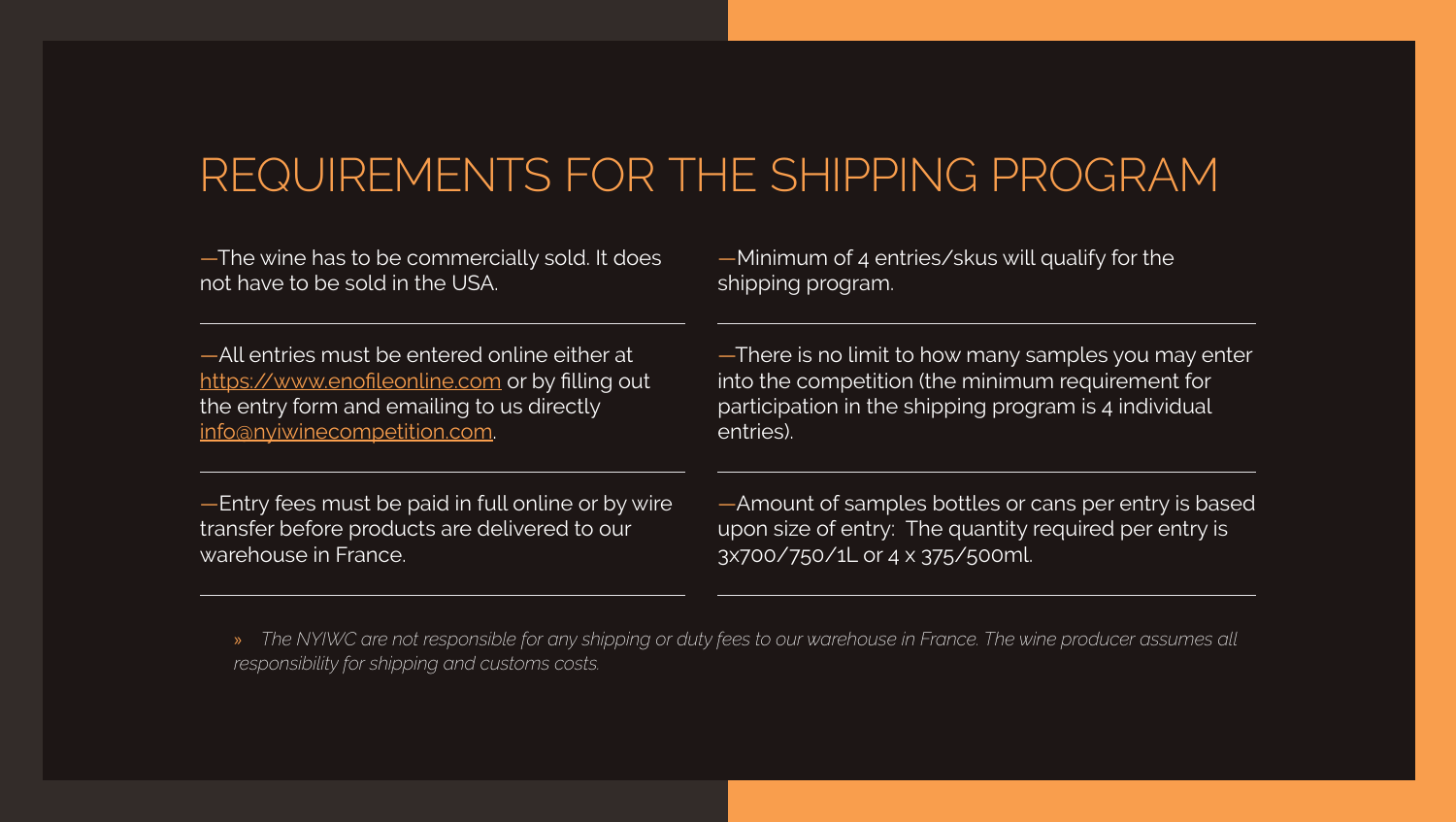We know how difficult it can be to enter and transport your wine samples to the United States due to Customs/COLA waiver restrictions as well as high shipping costs.

On average 15-18% of the entries to the NYIWC are from breweries and cider producers who do not have distribution in the United States and want to be judged by real trade buyers. This shipping program gives you an easier way to enter the US Wine Competition Market and be judged by some of the top wine buyers in the USA.



## WHY WE CREATED THIS SHIPPING PROGRAM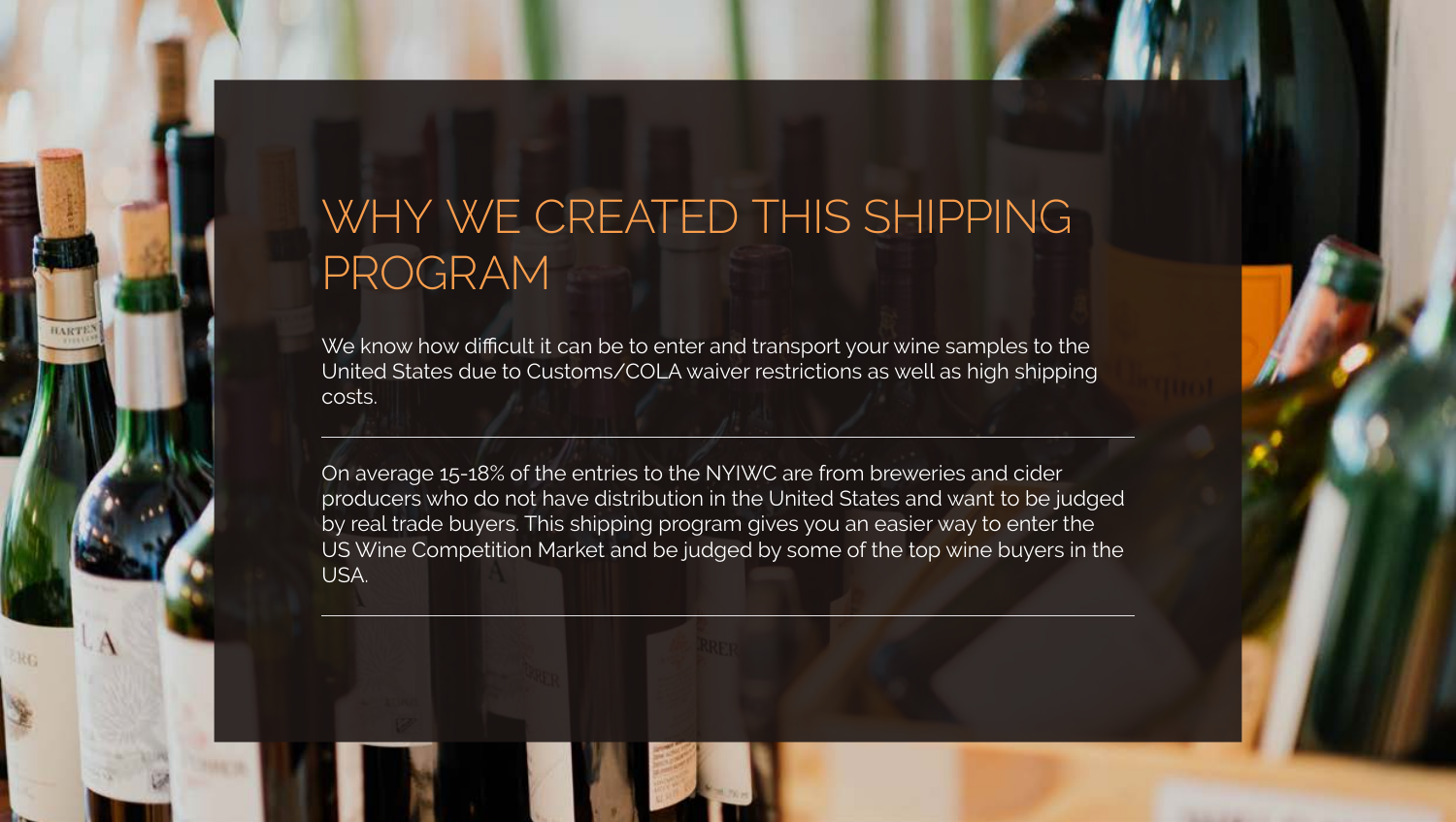

# SHIPPING FEES FOR THE SHIPPING PROGRAM

United States are separate from entry fees into the NYIWC. Entry fees to the competition do not include shipping fees to our competition.

- —Shipping costs from our warehouse in France to the
- » *The program shipping fees below are based upon the number*

*of your cases we are shipping from our warehouse in France to our warehouse in the United States.* 

—Shipping fees to be paid with an online invoice that is generated once we start the shipping process or by wire transfer with an additional US \$15 wire transfer fee.

—Shipping fees are US \$125 for the first box of the minimum required 4 entries and then \$75 per additional box with no limit to how many entries you may submit. » *US Customs/TTB/COLA waiver is included in the above pricing.*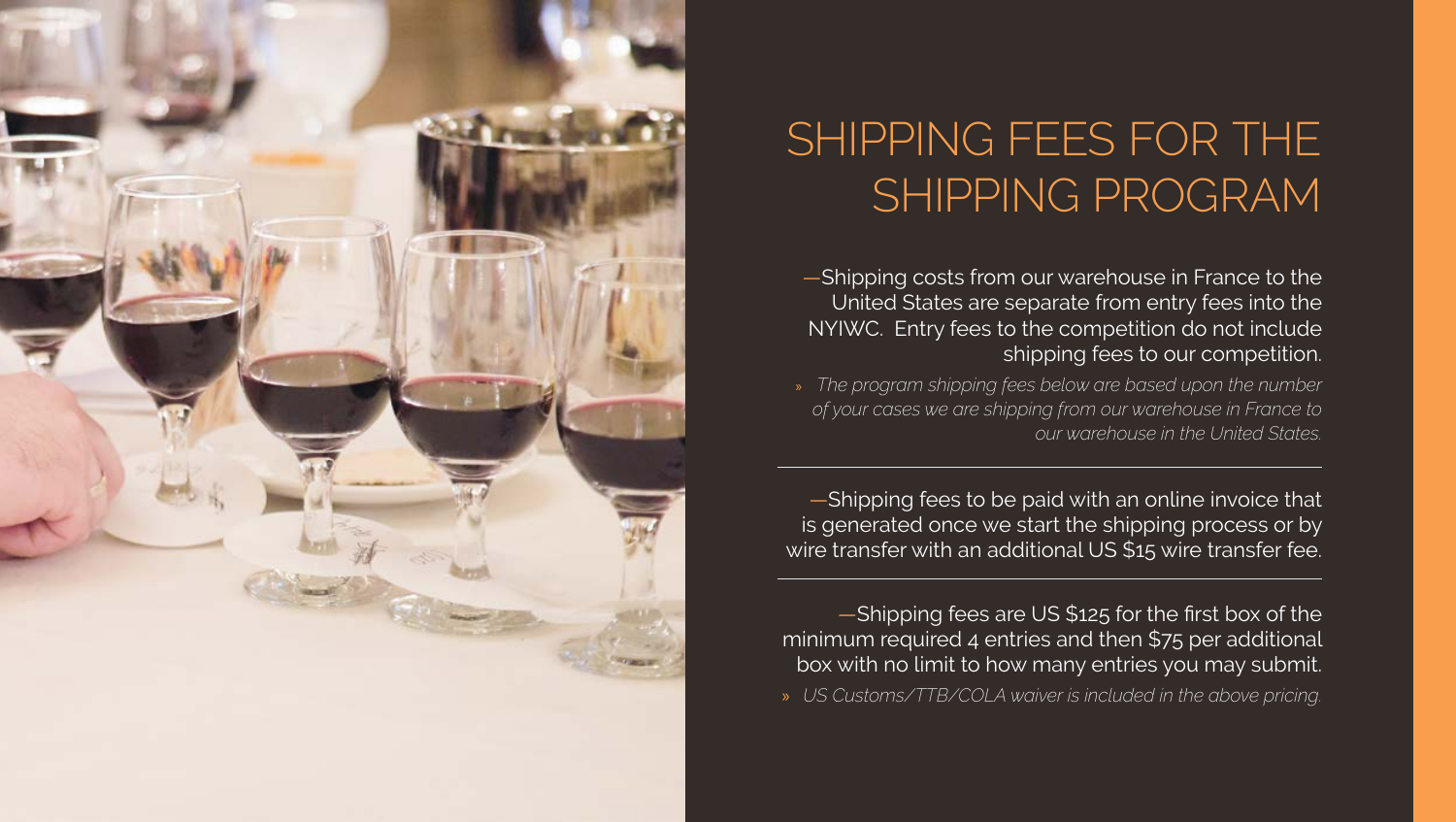#### *6 Entries Example*

6 entries at \$100 each

1 case at initial \$125 and \$50 for additional case

\$600 for entry fees and \$200 in shipping fees for a total of \$800

#### *12 Entries Example*

12 entries at \$100 each

1 case at initial \$125 and \$75 for additional case

\$1200 for entry fees and \$275 in shipping fees for a total of \$1475



#### *The Minimum 4 Entries Example*

4 entries at \$100 each

1 case of 8 or 12 sample bottles at \$125 for shipping from our warehouse

\$400 for entry fees and \$125 for shipping for a total of \$525



## EXAMPLE OF COSTS FOR ENTRIES AND PARTICIPATION IN OUR SHIPPING PROGRAM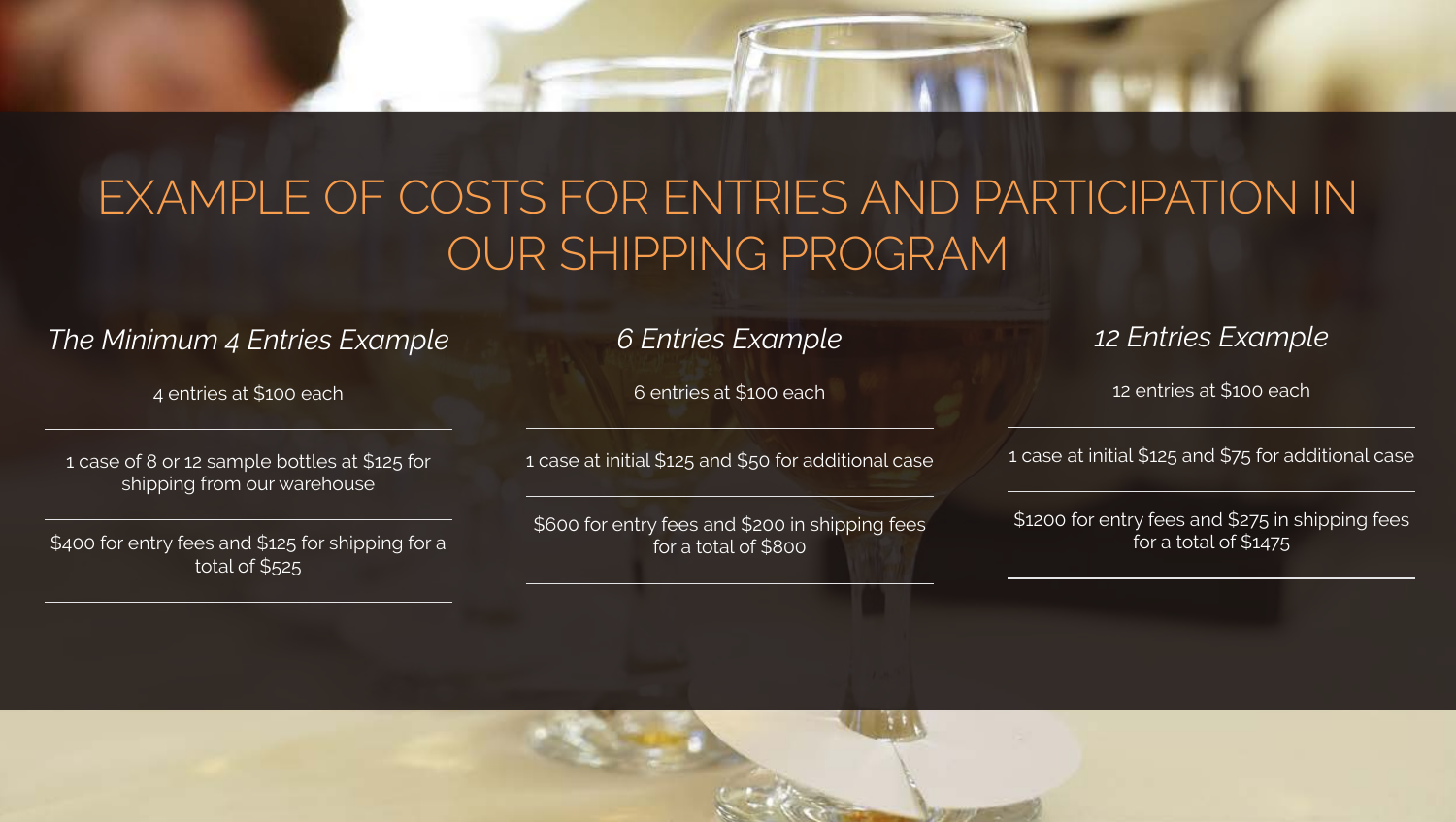# SHIPPING DATES AND COLA PAPERWORK DEADLINES

—Deadline for entries to our warehouse in France is April 22nd 2022.

-Email our shipping staff at [shipping@nyiwinecompetition.com](mailto:shipping%40nyiwinecompetition.com?subject=) to start the customs & shipping process.

—Our staff will contact you with the necessary paperwork for US Customs.

—Our staff will confirm the number of entries and how many boxes you will be shipping to our warehouse in France.

—Our staff will generate a separate invoice for your shipping fees to be paid online or by wire transfer fee.

—Our staff will provide you with the shipping address for our warehouse in France once paperwork has been completed.

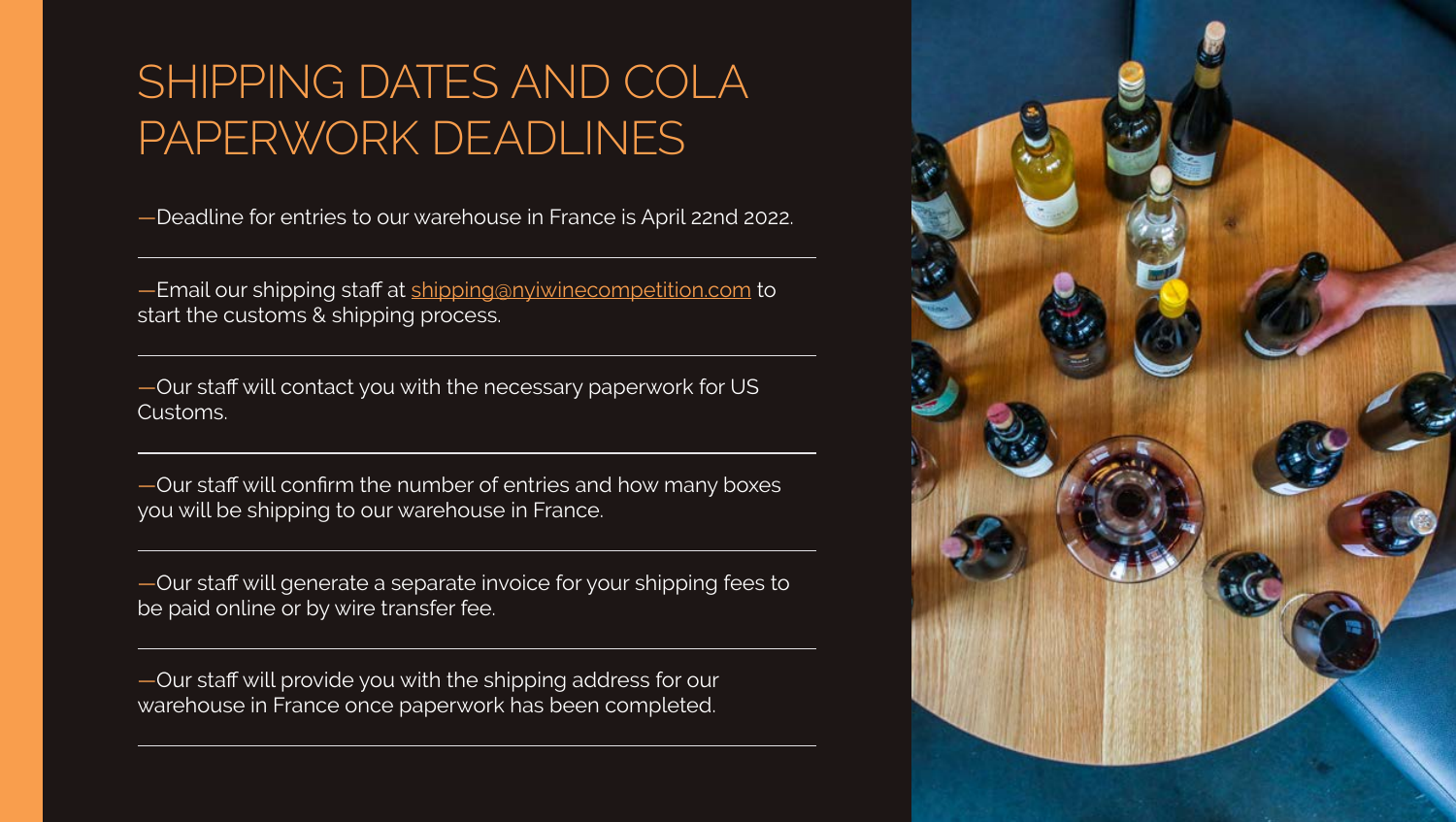#### FAQ



#### What if I am not in Europe and want to participate in the shipping program?

- » *We are happy to work with all wine producers and your Appellation or Government Associations to create a shipping program for your region/country.*
- » *Please contact us directly or have your organization/guild contact us at [info@nyiwinecompetition.com](mailto:info@nyiwinecompetition.com) to further discuss shipping options from your country or region.*

#### May I still ship directly to the competition?

» *Yes you may choose to ship directly to our competition warehouse in the USA. If you have an importer in the USA they may ship directly on your behalf. If you are not sold in the United States you will need to contact [competitions@](mailto:competitions@parkstreet.com) [parkstreet.com](mailto:competitions@parkstreet.com) to coordinate the COLA Waiver Process to clear US Customs There is an additional \$50 fee for the paperwork process.* 

#### What if I do not want to ship to France warehouse and want to ship closer to my country in Europe?

» *We would be happy to coordinate a program with your regional wine association to have you ship to a closer location*  where we will pick up the consolidated shipment to our warehouse in the United States. Please have you or your guild/ *association contact us at [info@nyiwinecompetition.com](mailto:info@nyiwinecompetition.com) to review other shipping options.* 

#### What is the deadline to receive samples at your warehouse in France?

» *All sample entries must be in our France Warehouse by April 22nd 2022.*